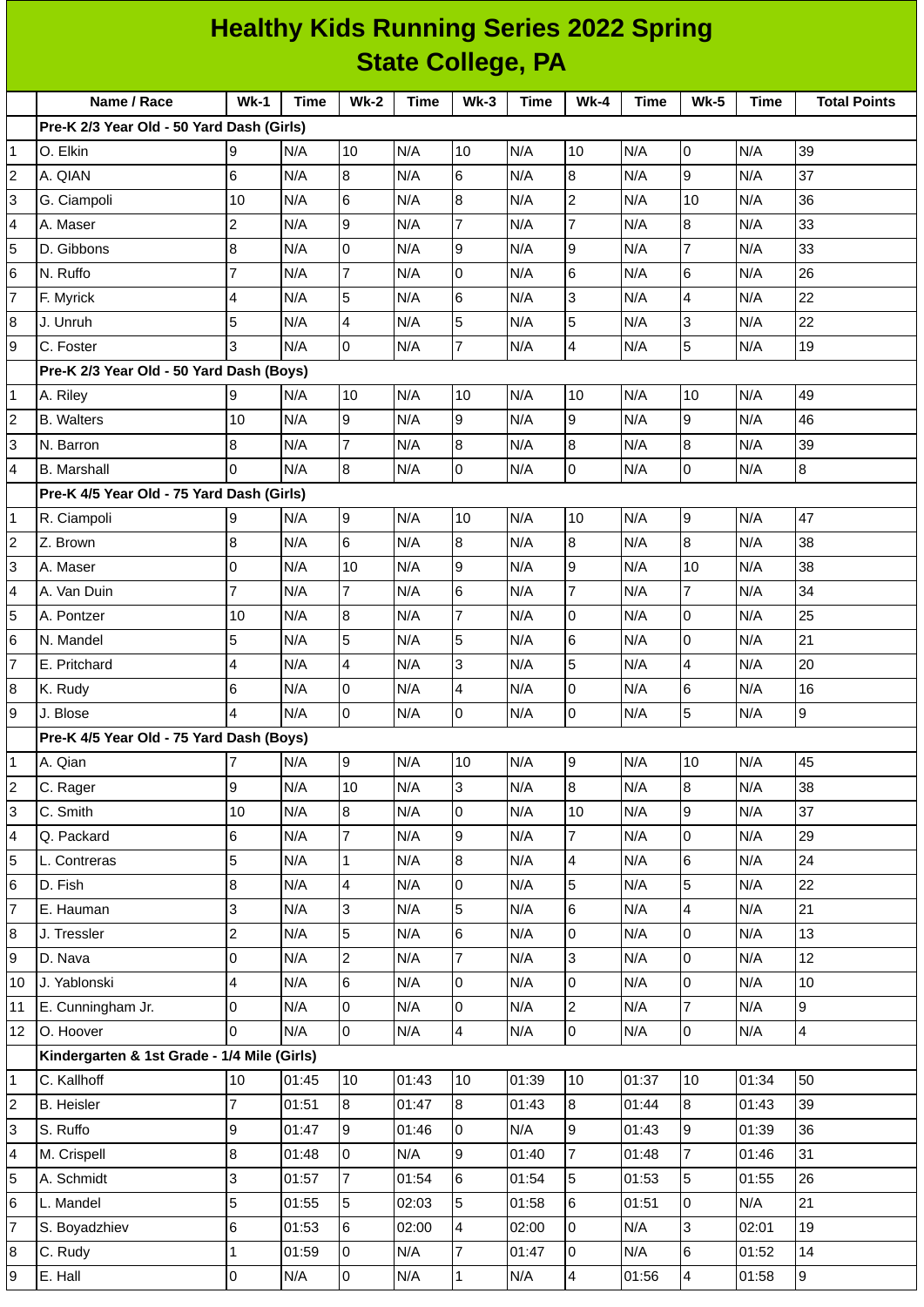## **Healthy Kids Running Series 2022 Spring State College, PA**

| 10             | A. Maser                                   | 5                        | 01:55 | 0              | N/A   | 0              | N/A   | $\overline{0}$ | N/A   | 0              | N/A   | 5              |
|----------------|--------------------------------------------|--------------------------|-------|----------------|-------|----------------|-------|----------------|-------|----------------|-------|----------------|
| 11             | O. Yablonski                               | 3                        | 01:57 | 0              | N/A   | $\overline{0}$ | N/A   | 0              | N/A   | 0              | N/A   | 3              |
|                | Kindergarten & 1st Grade - 1/4 Mile (Boys) |                          |       |                |       |                |       |                |       |                |       |                |
| 1              | V. Ciampoli                                | 10                       | 01:34 | 10             | 01:29 | 9              | 01:34 | 10             | 01:27 | 10             | 01:26 | 49             |
| $\overline{c}$ | E. Elkin                                   | 9                        | 01:37 | 9              | 01:38 | 10             | 01:33 | 8              | 01:30 | 8              | 01:30 | 44             |
| 3              | C. Gibbons                                 | 8                        | 01:42 | $\mathsf{O}$   | N/A   | 8              | 01:41 | 9              | 01:29 | 9              | 01:29 | 34             |
| 4              | A. Brown                                   | 5                        | 01:52 | 7              | 01:46 | 4              | 01:55 | 6              | 01:44 | 5              | 01:42 | 27             |
| 5              | L. Vail                                    | 6                        | 01:47 | 6              | 01:47 | 6              | 01:53 | 5              | 01:45 | 4              | 01:43 | 27             |
| 6              | K. Harlim                                  | $\overline{7}$           | 01:45 | l0             | N/A   | $\overline{7}$ | 01:51 | $\overline{7}$ | 01:38 | 6              | 01:41 | 27             |
| $\overline{7}$ | E. Embser                                  | 0                        | N/A   | 8              | 01:42 | 5              | 01:54 | 4              | 01:46 | $\overline{7}$ | 01:40 | 24             |
| 8              | L. Hong                                    | 3                        | 01:55 | 3              | 01:57 | $\overline{c}$ | 01:58 | $\mathbf{1}$   | 01:59 | 3              | 01:45 | 12             |
| 9              | A. Kurpiel-Wakamiya                        | $\overline{\mathbf{4}}$  | 01:54 | $\overline{c}$ | 02:02 | $\mathbf{1}$   | 02:01 | $\mathbf{2}$   | 01:57 | $\mathbf 1$    | 02:10 | 10             |
| 10             | E. Wagner                                  | $\mathsf 0$              | N/A   | 5              | 01:49 | $\mathbf{1}$   | 02:03 | 3              | 01:56 | 0              | N/A   | 9              |
| 11             | R. Vicere                                  | 1                        | 02:00 | $\mathbf 1$    | 02:16 | $\mathbf{1}$   | 02:29 | $\mathbf{1}$   | 01:58 | $\overline{c}$ | 01:57 | 6              |
| 12             | C. Fragassi                                | $\overline{c}$           | 01:56 | 0              | N/A   | 3              | 01:56 | 0              | N/A   | $\mathbf 1$    | 02:02 | 6              |
| 13             | E. Johnsen-Wretzel                         | $\mathbf 1$              | 01:57 | 4              | 01:56 | 0              | N/A   | 0              | N/A   | 0              | N/A   | 5              |
| 14             | G. Dunn                                    | 1                        | 02:01 | $\mathbf{1}$   | 02:43 | $\mathsf{O}$   | N/A   | $\mathbf{1}$   | 02:15 | $\mathbf 1$    | 02:30 | 4              |
| 15             | D. Din                                     | $\mathsf 0$              | N/A   | 0              | N/A   | 1              | 03:10 | $\mathbf 1$    | 03:08 | 0              | N/A   | $\overline{c}$ |
| 16             | E. Holden                                  | $\mathbf{1}$             | 01:58 | 0              | N/A   | $\mathbf 1$    | 02:00 | 0              | N/A   | 0              | N/A   | $\overline{c}$ |
|                | 2nd & 3rd Grade - 1/2 Mile (Girls)         |                          |       |                |       |                |       |                |       |                |       |                |
| 1              | <b>B.</b> Ciampoli                         | 10                       | 04:24 | 10             | 03:28 | 10             | 03:26 | 10             | 03:23 | 10             | 03:27 | 50             |
| $\overline{c}$ | L. Knowles                                 | 8                        | 04:31 | 8              | 04:08 | 9              | 04:01 | $\overline{7}$ | 04:15 | 6              | 04:16 | 38             |
| 3              | A. Boyadzhiev                              | 9                        | 04:30 | 5              | 04:57 | 6              | 04:27 | 8              | 04:10 | 8              | 04:07 | 36             |
| 4              | C. Wiewel-Miller                           | 5                        | 06:20 | 9              | 04:07 | $\overline{7}$ | 04:08 | 5              | 04:58 | $\overline{7}$ | 04:15 | 33             |
| 5              | E. Harrington                              | 6                        | 06:18 | $\overline{7}$ | 04:09 | 8              | 04:07 | 6              | 04:57 | 5              | 04:17 | 32             |
| 6              | T. Caravan                                 | $\overline{7}$           | 04:59 | 6              | 04:11 | 0              | N/A   | 9              | 04:04 | 9              | 03:46 | 31             |
|                | 2nd & 3rd Grade - 1/2 Mile (Boys)          |                          |       |                |       |                |       |                |       |                |       |                |
| 1              | V. Van Duin                                | 10                       | 03:25 | 8              | 03:28 | 10             | 03:09 | 10             | 03:20 | 10             | 03:08 | 48             |
| 2              | E. Mattson                                 | $\boldsymbol{8}$         | 03:35 | $\overline{7}$ | 03:31 | 8              | 03:28 | 9              | 03:27 | 6              | 03:30 | 38             |
| 3              | W. Donmoyer                                | 9                        | 03:32 | 10             | 03:15 | 9              | 03:11 | 0              | N/A   | 9              | 03:14 | 37             |
| 4              | A. Maitland                                | $\overline{c}$           | 04:07 | 10             | 03:15 | 6              | 03:33 | O              | N/A   | 8              | 03:24 | 26             |
| 5              | M. Raptosh                                 | $\overline{7}$           | 03:38 | $\mathsf{O}$   | N/A   | $\overline{4}$ | 03:40 | $6\phantom{a}$ | 03:44 | $\overline{7}$ | 03:27 | 24             |
| 6              | T. Ombalski                                | $\overline{\mathcal{L}}$ | 03:57 | 6              | 03:50 | 3              | 03:47 | 5              | 03:50 | 4              | 03:55 | 22             |
| $\overline{7}$ | N. Crispell                                | $\overline{0}$           | N/A   | $\mathsf{O}$   | N/A   | $\overline{7}$ | 03:31 | $\overline{7}$ | 03:33 | 5              | 03:31 | 19             |
| 8              | J. Packard                                 | 5                        | 03:46 | 0              | N/A   | 5              | 03:39 | 8              | 03:31 | 0              | N/A   | 18             |
| 9              | F. Mandel                                  | 3                        | 04:06 | 4              | 04:19 | $\mathbf{1}$   | 04:34 | 4              | 04:19 | 0              | N/A   | 12             |
| 10             | H. Thorsen                                 | $\,6$                    | 03:45 | $\overline{c}$ | 05:05 | $\mathbf{1}$   | 04:54 | $\overline{c}$ | 04:28 | 0              | N/A   | 11             |
| 11             | C. Kallhoff                                | $\mathbf{1}$             | 04:35 | 3              | 04:58 | $\mathbf{1}$   | 04:25 | 3              | 04:22 | $\overline{c}$ | 04:14 | 10             |
| 12             | G. Pontzer                                 | $\mathbf 1$              | 04:10 | 5              | 04:03 | $\overline{c}$ | 03:50 | 0              | N/A   | 0              | N/A   | 8              |
| 13             | W. Shaffer                                 | $\mathbf{1}$             | 04:08 | $\mathbf{1}$   | 05:06 | $\mathbf{1}$   | 04:56 | $\mathbf{1}$   | 04:31 | 3              | 04:13 | $\overline{7}$ |
| 14             | P. Shevock                                 | 0                        | N/A   | $\overline{0}$ | N/A   | l0             | N/A   | $\mathbf{1}$   | 05:20 | 0              | N/A   | $\mathbf{1}$   |
|                | 4th & 5th Grade - 1 Mile (Girls)           |                          |       |                |       |                |       |                |       |                |       |                |
| $\mathbf{1}$   | J. Li                                      | 10                       | 06:36 | 10             | 06:44 | 10             | 06:48 | 10             | 06:39 | 10             | 06:34 | 50             |
| $\overline{c}$ | A. Hosley                                  | 9                        | 07:18 | 9              | 07:24 | 9              | 07:03 | 9              | 07:31 | 9              | 07:08 | 45             |
| 3              | A. Johnson                                 | $\overline{7}$           | 08:40 | 8              | 09:32 | 6              | 08:43 | 6              | 08:41 | $\overline{7}$ | 08:12 | 34             |
| 4              | E. Luan                                    | $\boldsymbol{8}$         | 08:05 | 0              | N/A   | 8              | 08:21 | 8              | 07:40 | 8              | 07:42 | 32             |
| 5              | L. Cunningham                              | $\mathsf 0$              | N/A   | $\mathsf{O}$   | N/A   | $\overline{0}$ | N/A   | $\overline{7}$ | 08:28 | 6              | 08:50 | 13             |
| 6              | A. Liu                                     | $6\phantom{a}$           | 08:52 | $\overline{0}$ | N/A   | $\overline{7}$ | 08:38 | 0              | N/A   | $\mathsf{O}$   | N/A   | 13             |
|                | 4th & 5th Grade - 1 Mile (Boys)            |                          |       |                |       |                |       |                |       |                |       |                |